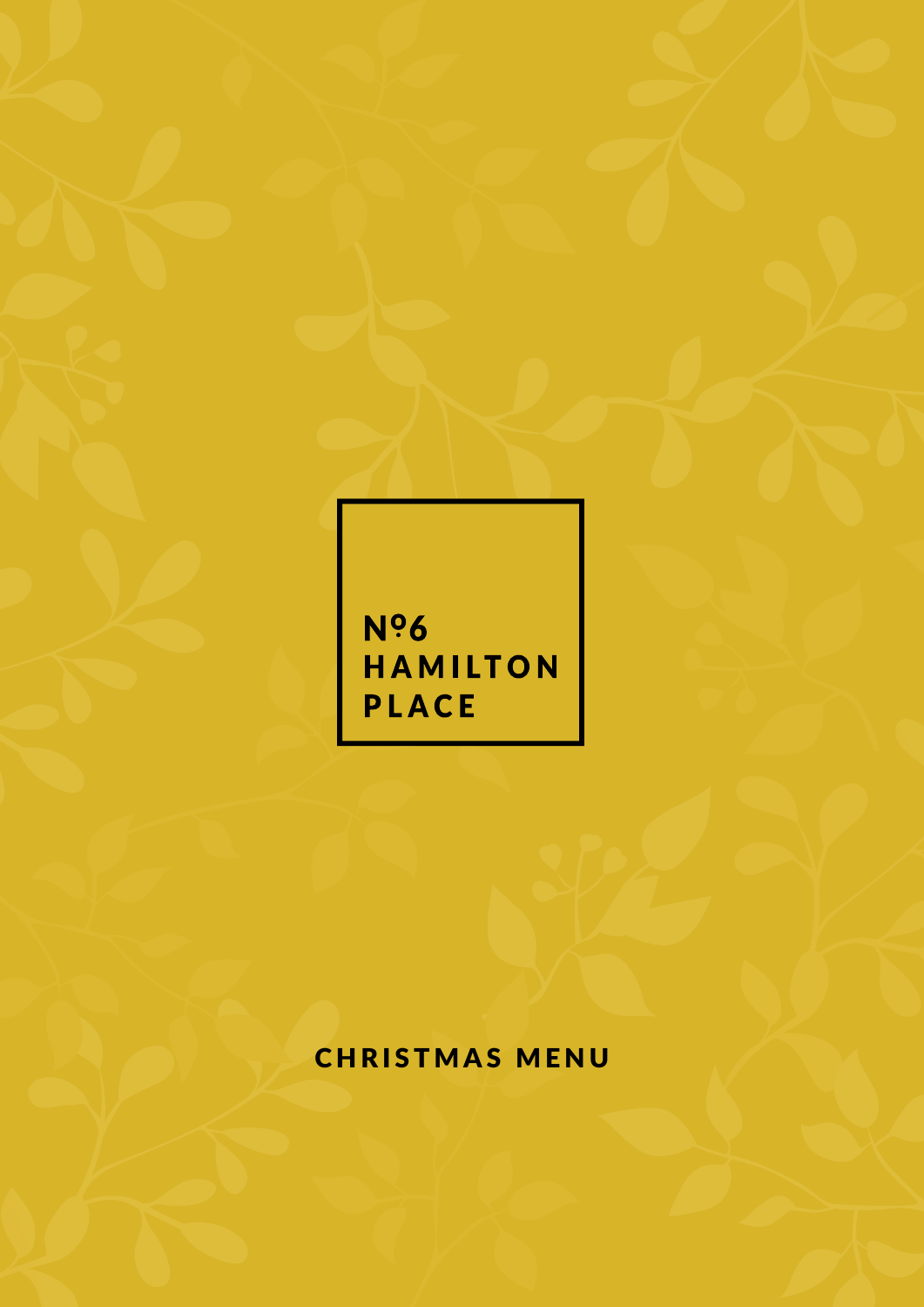# MENU 1 (£55 + VAT)

<u>. . . . . . . . . . . . . . . .</u>

#### STARTER

*Asparagus, Tomato and Pea Salad with Mascarpone.*

*Yellowfin Tuna Carpaccio, Pickled Vegetables, Minus Eight Vinegar Reduction*

*Pressed Ham Hock and Potato with English Mustard*

#### MAIN COURSES

*Gnocchi with a Cauliflower and Tarragon Cream, Sauce Vierge Grilled Salmon, Crushed New Potatoes, Spiced Pak Choi and Pea Puree*

*Roast English White Turkey with Traditional Accompaniments, Seasonal Vegetables and Herb Roasted Potatoes*

#### **DESERT**

*Apple Tart, Lemon Crème Fraiche*

*New York Style Cheesecake with Lemon Zest*

*Christmas Pudding with Brandy Cream*

*Coffee or Tea with Mince Pies*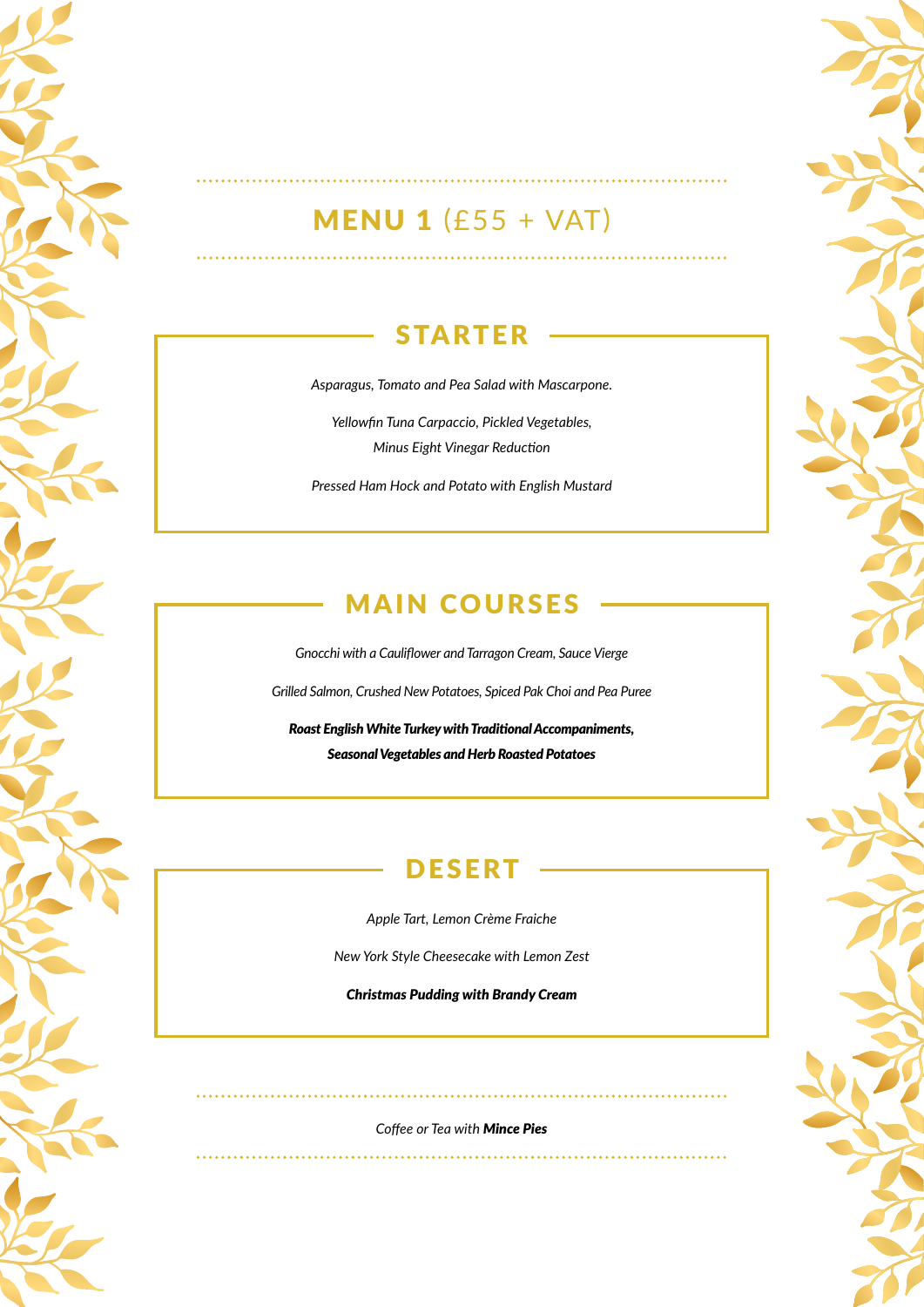# MENU 2 (£75 + VAT)

. . . . . . . . . . . . . . . . . . .

. . . . . . . . . . . . . . . . . . .

#### STARTER

*Green and White Asparagus, Samphire and Black Truffle Foreman's Smoked Salmon with lemon and capers Terrine of Duck and White Beans with a Spiced Plum Chutney*

### MAIN COURSES

*Pan-fried Tofu with Spiced Quinoa, Chickpeas and Pomegranate*

*Grilled Wild Seabass Fillet, Saffron creamed potato, caramelized carrots, crispy kale, and a Chablis fish cream*

*Herb Crusted Rack of Lamb, Potato and Wild mushroom Boulangère, Green Asparagus and a Star Anis flavoured Jus*

*Roast English White Turkey with a Truffle, Sage and Pistachio Stuffing, Goose Fat Roast Potatoes, Brussel Sprout Puree, and a Barolo Infused Jus*

#### DESERT

*Almond Milk Pannacotta with Poached Pear*

*Salted Caramel chocolate Crème Brulee*

*Christmas Pudding with Brandy Custard*

*Coffee or Tea with Mince Pies & Christmas Cake*